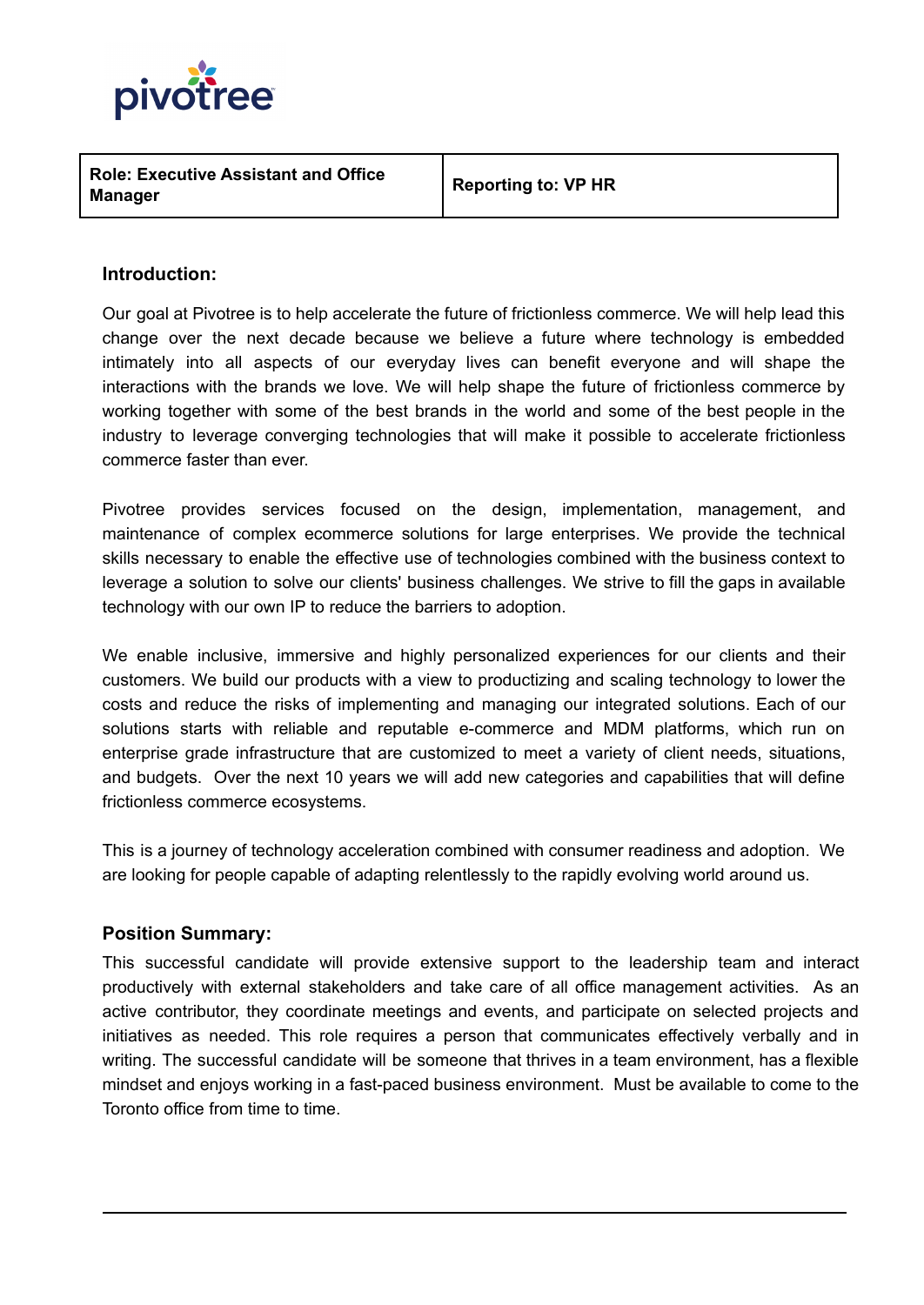

# **Roles & Responsibilities:**

#### **Executive Assistant**

- Help senior executives be the most productive they can by helping them to focus on the highest value-add activities and reducing distractions.
- Manage the calendar of the senior executives, set up appropriate work and meeting times.
- Help manage travel and hotel for the senior executives
- Help create an annual calendar for board and earnings related meetings.
- Coordinate and manage meeting requests from the CEO and executives.
- Manage recurring meeting guest lists to ensure invites are up to date
- Book out-of-office lunch and dinners for small and large groups
- Work on quarterly earnings call video subtitles for public distribution
- Send out appreciation gifts for occasions that arise
- Schedule quarterly post earnings call with investors
- Manage sensitive matters with a high level of confidentiality and discretion especially decisions directly impacting the global operations of the company.

#### **Office Manager:**

- Partner with HR to coordinate onboarding and off-boarding of executive employees (manage and coordinate procurement, including new equipment for employees).
- Coordinate org-wide meetings and assist with internal communications
- Oversee and manage relationships with vendors and suppliers, including negotiating contracts
- Help set up travel accounts for executives , in addition to serving as a liaison between the agent and employee for last minute travel.
- Be the main point of contact for building related issues
- Help us maintain a safe and secure workplace by maintaining emergency contact information for the buildings.
- Assist with outlining or updating return-to-work policies, participating in real estate discussion and creating and distributing company-wide surveys.
- Help set up company-wide meetings
- Manage catering for in office meetings
- Send employee appreciation gifts, sympathy and celebration flowers.
- Help create an annual calendar for key company-wide meetings
- Assist Legal with gathering and authenticating necessary documents.
- Submit monthly surveys for business PPE use to the Government of Canada
- Assist regional office admins with the purchase of office supplies and mail forwarding.
- Address employee queries regarding office management issues while maintaining efficiency and professional relations with all staff

# **Key Skills and Competencies:**

- Self-starter with the ability to multitask, and manage a significant workload
- Excellent interpersonal skills and communication skills at all levels (both verbal and written)
- Exceptional level of discretion and judgment with demonstrated problem-solving skills
- Proven record of integrity and the ability to maintain confidentiality at the highest levels
- Demonstrated ability to work in a fast-paced environment that is demanding with changing priorities and frequent interruptions